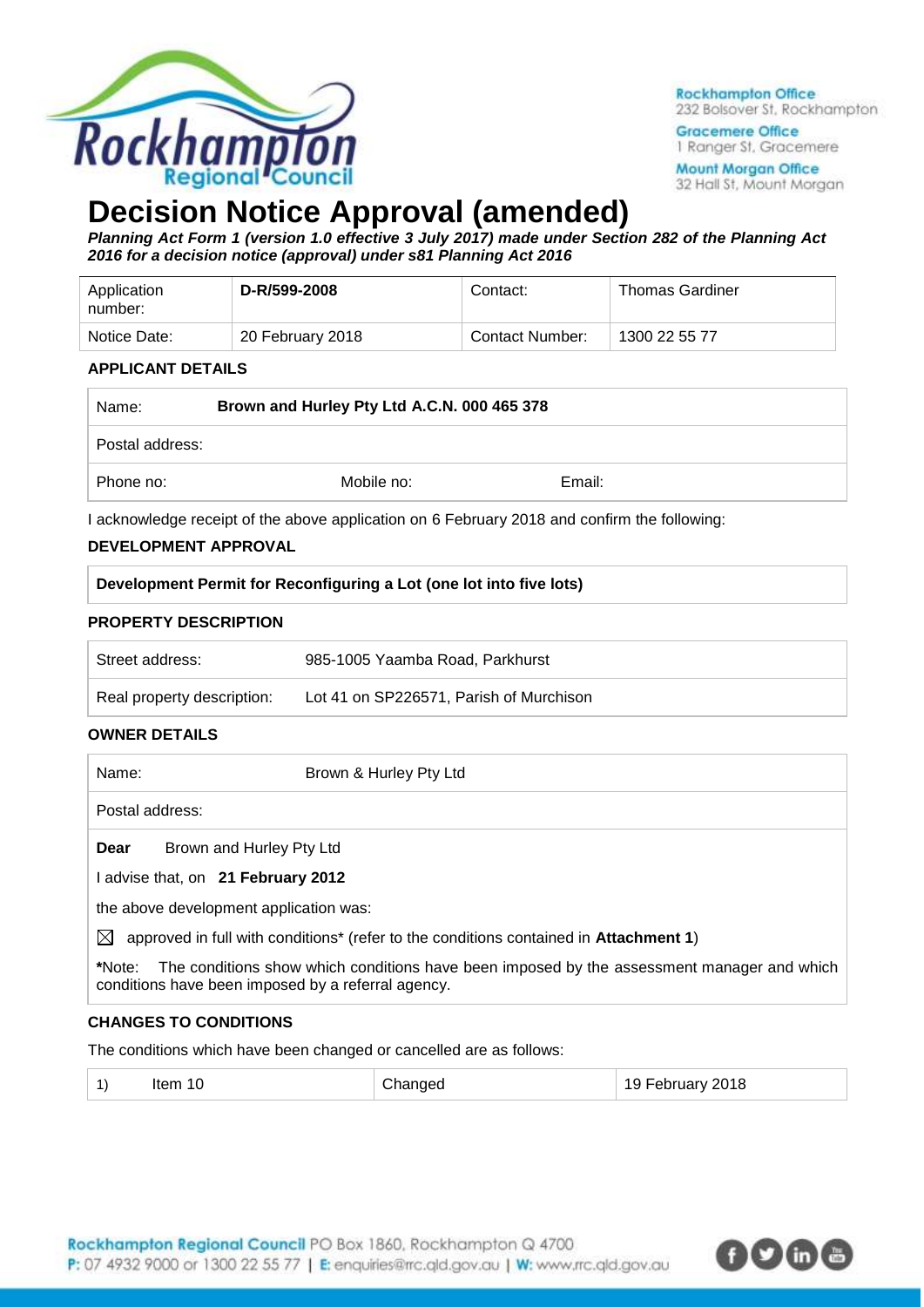## **1. DETAILS OF THE APPROVAL**

|                                                                                                                                                                            | <b>Development</b><br><b>Permit</b> | <b>Preliminary</b><br>Approval |
|----------------------------------------------------------------------------------------------------------------------------------------------------------------------------|-------------------------------------|--------------------------------|
| Development assessable under the planning scheme, a temporary<br>local planning instrument, a master plan or a preliminary approval<br>which includes a variation approval |                                     |                                |

### **2. CONDITIONS**

This approval is subject to the conditions in Attachment 1.

### **3. FURTHER DEVELOPMENT PERMITS REQUIRED**

Please be advised that the following development permits are required to be obtained before the development can be carried out:

| Type of development permit required | Subject of the required development permit |
|-------------------------------------|--------------------------------------------|
| <b>Operational Works</b>            | Road Works                                 |
|                                     | Access Works                               |
|                                     | Sewerage Works                             |
|                                     | <b>Water Works</b>                         |
|                                     | Stormwater Works                           |
|                                     | Site Works                                 |
| <b>Building Works</b>               |                                            |
| Plumbing and Drainage Works         |                                            |

## **4. REFERRAL AGENCIES**

The following IDAS Referral Agencies were activated by this application.

#### **Referrals** *– triggered by other assessable development under schedule 8 of the IPA (whether or not the development is also assessable under a planning scheme)*

| For an application involving                                                                                                                                                                    | Name of agency                                                                                                         | <b>Status</b> | <b>Address</b>                                                                                          |
|-------------------------------------------------------------------------------------------------------------------------------------------------------------------------------------------------|------------------------------------------------------------------------------------------------------------------------|---------------|---------------------------------------------------------------------------------------------------------|
| <b>RECONFIGURATION OF A LOT</b>                                                                                                                                                                 |                                                                                                                        |               |                                                                                                         |
| On land contiguous to a <b>State-</b><br>controlled road if -<br>The total number of lots is<br>increased; and<br>(ii) The number of lots abutting<br>the State controlled road is<br>increased | Department of<br><b>Transport and Main</b><br>Roads                                                                    | Concurrence   | <b>Fitzroy Region</b><br>Rockhampton Office<br>PO Box 5096<br>Red Hill Rockhampton Qld<br>4702          |
| If any part of the lot is-<br>subject to an electricity<br>(i)<br>easement; or<br>(ii) within 100<br>metres of a<br>substation site                                                             | The Chief Executive of<br>the distribution entity<br>or transmission entity<br>(eg, Energex, Ergon,<br>Powerlink, etc) | Advice        | <b>Principal Town Planner</b><br><b>Ergon Energy</b><br>PO Box 15107<br>City East, Brisbane<br>QLD 4002 |
| On land abutting rail corridor<br>land, commercial corridor<br>land or future railway land,<br>$and -$<br>the total number of lots<br>increases, or                                             | Department of<br>Transport and Main<br>Roads                                                                           | Concurrence   | <b>Fitzroy Region</b><br>Rockhampton Office<br>PO Box 5096<br>Red Hill Rockhampton Qld<br>4702          |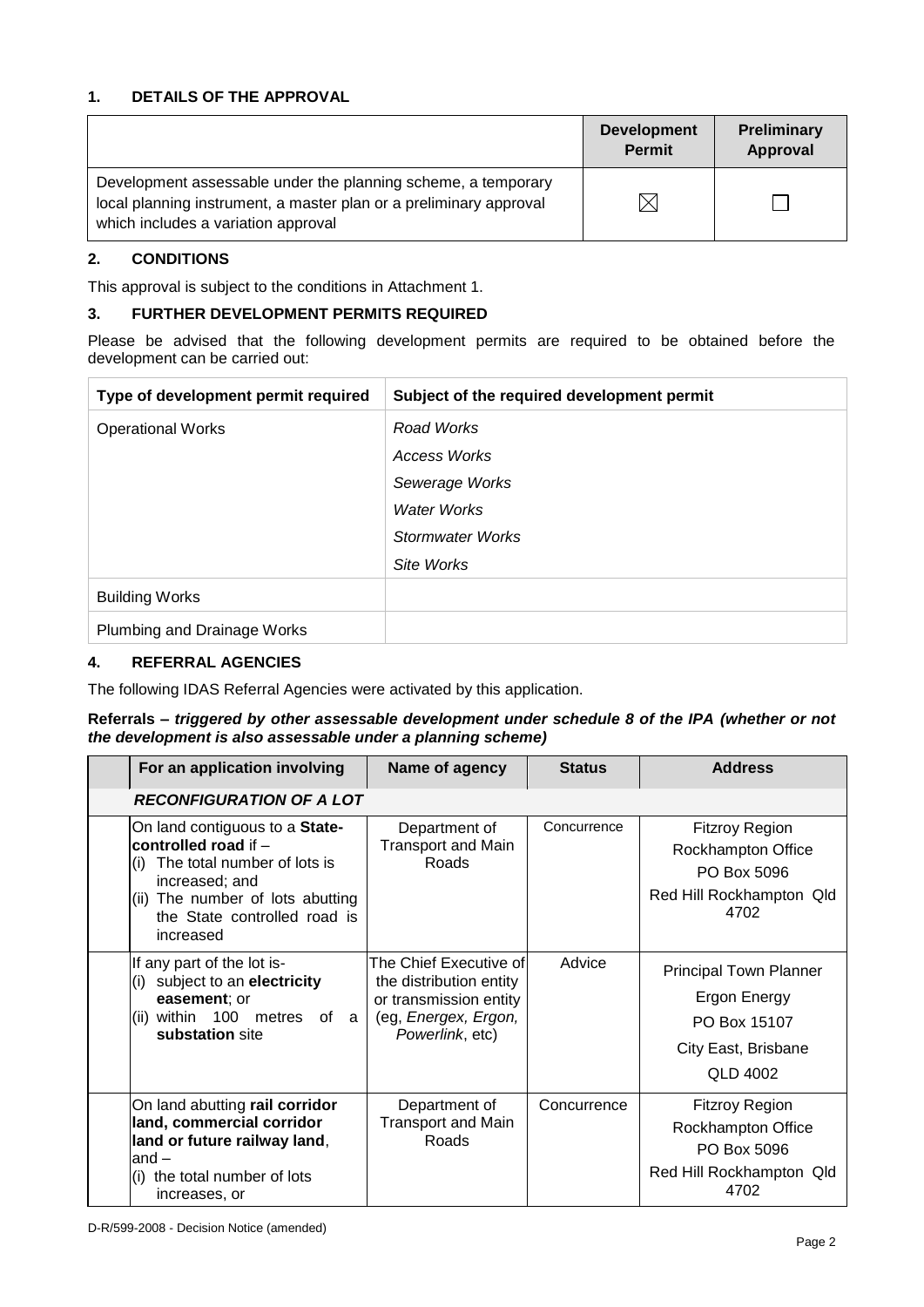| For an application involving                        | Name of agency | <b>Status</b> | <b>Address</b> |
|-----------------------------------------------------|----------------|---------------|----------------|
| (ii) an easement abutting<br>the<br>land is created |                |               |                |

## **5. THE APPROVED PLANS**

#### **The approved development must be completed and maintained generally in accordance with the approved drawings and documents:**

| <b>Plan/Document Name</b>           | <b>Plan Number</b>      | Dated          |
|-------------------------------------|-------------------------|----------------|
| Site Plan Sheet 1 of 2              | 09935 Sheet P01 Issue F | 23 August 2011 |
| Site Plan Sheet 2 of 2              | 09935 Sheet P02 Issue F | 23 August 2011 |
| Proposed Services Plan Sheet 1 of 2 | 09935 Sheet P03 Issue F | 23 August 2011 |
| Proposed Services Plan Sheet 2 of 2 | 09935 Sheet P04 Issue F | 23 August 2011 |

## **6. CURRENCY PERIOD FOR THE APPROVAL (S.85)**

The currency period of this approval lapses on 17 February 2022.

### **7. STATEMENT OF REASONS**

| <b>Description of the</b><br>development | The proposed development is for Reconfiguring a Lot (one lot into five lots)                                                                                                                                                                                                                                                                                 |  |
|------------------------------------------|--------------------------------------------------------------------------------------------------------------------------------------------------------------------------------------------------------------------------------------------------------------------------------------------------------------------------------------------------------------|--|
| <b>Reasons for Decision</b>              | An assessment of the development against the relevant zone purpose,<br>planning scheme codes and planning scheme policies demonstrates that the<br>proposed development will not cause significant adverse impacts on the<br>surrounding natural environment, built environment and infrastructure,<br>community facilities, or local character and amenity. |  |
| <b>Assessment</b><br><b>Benchmarks</b>   | The proposed development was assessed against the following assessment<br>benchmarks:                                                                                                                                                                                                                                                                        |  |
|                                          | Low Impact Industry Zone Code;                                                                                                                                                                                                                                                                                                                               |  |
|                                          | Access, Parking and Transport Code;<br>$\bullet$                                                                                                                                                                                                                                                                                                             |  |
|                                          | Filling and Excavation Code;                                                                                                                                                                                                                                                                                                                                 |  |
|                                          | Landscape Code;<br>$\bullet$                                                                                                                                                                                                                                                                                                                                 |  |
|                                          | Reconfiguring a Lot Code;                                                                                                                                                                                                                                                                                                                                    |  |
|                                          | Stormwater Management Code; and                                                                                                                                                                                                                                                                                                                              |  |
|                                          | Water and Sewer Code.                                                                                                                                                                                                                                                                                                                                        |  |
| <b>Matters prescribed by</b>             | The State Planning Policy - Part E;<br>$\bullet$                                                                                                                                                                                                                                                                                                             |  |
| regulation                               | The Central Queensland Regional Plan;<br>$\bullet$                                                                                                                                                                                                                                                                                                           |  |
|                                          | The Rockhampton Region Planning Scheme 2015.<br>$\bullet$                                                                                                                                                                                                                                                                                                    |  |
|                                          | The common material, being the material submitted with the<br>application.                                                                                                                                                                                                                                                                                   |  |

### **8. RIGHTS OF APPEAL**

The rights of an applicant to appeal to a tribunal or the Planning and Environment Court against a decision about a development application are set out in chapter 6, part 1 of the *Planning Act 2016*. For particular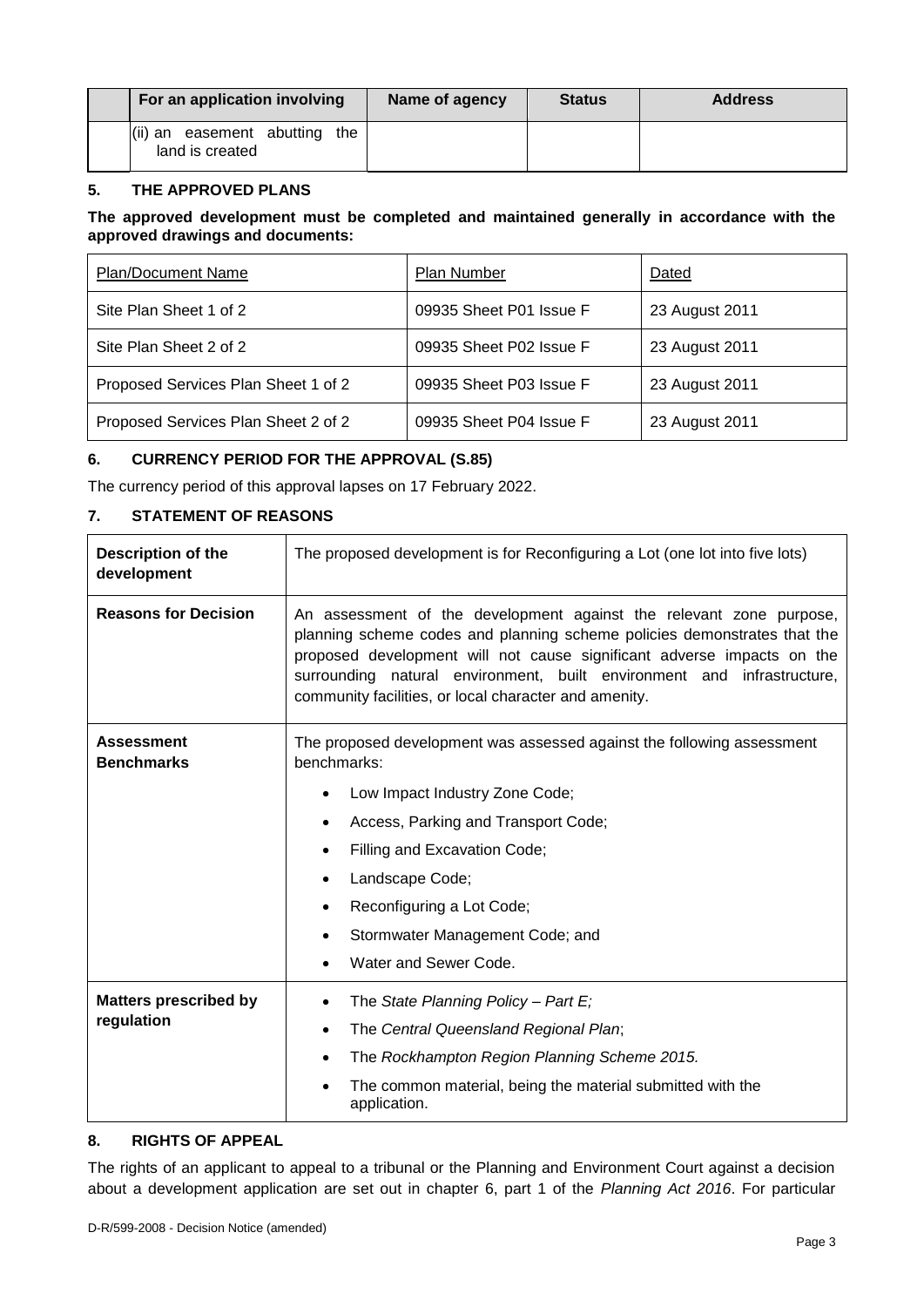applications, there may also be a right to make an application for a declaration by a tribunal (see chapter 6, part 2 of the *Planning Act 2016).*

#### *Appeal by an applicant*

An applicant for a development application may appeal to the Planning and Environment Court against the following:

- the refusal of all or part of the development application
- a provision of the development approval
- the decision to give a preliminary approval when a development permit was applied for
- a deemed refusal of the development application.

An applicant may also have a right to appeal to the Development tribunal. For more information, see schedule 1 of the *Planning Act 2016*.

The timeframes for starting an appeal in the Planning and Environment Court are set out in section 229 of the *Planning Act 2016*.

**Attachment 2** is an extract from the *Planning Act 2016* that sets down the applicant's appeal rights and the appeal rights of a submitter.

### **9. WHEN THE DEVELOPMENT APPROVAL TAKES EFFECT**

This development approval takes effect:

From the time the decision notice is given – if there is no submitter and the applicant does not appeal the decision to the court.

Or

When the submitter's appeal period ends  $-$  if there is a submitter and the applicant does not appeal the decision to the court.

Or

Subject to the decision of the court, when the appeal is finally decided  $-$  if an appeal is made to the court.

This approval will lapse unless substantially commenced within the above stated relevant periods (refer to sections 85 of *Planning Act 2016* for further details).

#### **10. ORIGINAL DECISION ASSESSMENT MANAGER**

| Name: | <b>Petrus Barry</b><br><b>ACTING OPERATIONS MANAGER</b><br>DEVELOPMENT ASSESSMENT | Date: 21 February 2012 |
|-------|-----------------------------------------------------------------------------------|------------------------|
| 11    | <b>ASSESSMENT MANAGER</b>                                                         |                        |

#### **11. ASSESSMENT MANAGER**

| Name: | Tarnya Fitzgibbon<br><b>COORDINATOR</b><br><b>DEVELOPMENT ASSESSMENT</b> | Signature: | Date: | 20 February 2018 |
|-------|--------------------------------------------------------------------------|------------|-------|------------------|
|-------|--------------------------------------------------------------------------|------------|-------|------------------|

C/C. Department of Infrastructure, Local Government and Planning - [RockhamptonSARA@dilgp.qld.gov.au](mailto:RockhamptonSARA@dilgp.qld.gov.au)

#### **Attachment 1 – Conditions of the approval**

*Part 1* **–** *Conditions imposed by the assessment manager [Note: where a condition is imposed about infrastructure under Chapter 4 of the Planning Act 2016, the relevant provision of the Act under which this condition was imposed must be specified.]*

#### *Part 2 – Conditions required by the referral agency response*

**Attachment 2—Extract on appeal rights**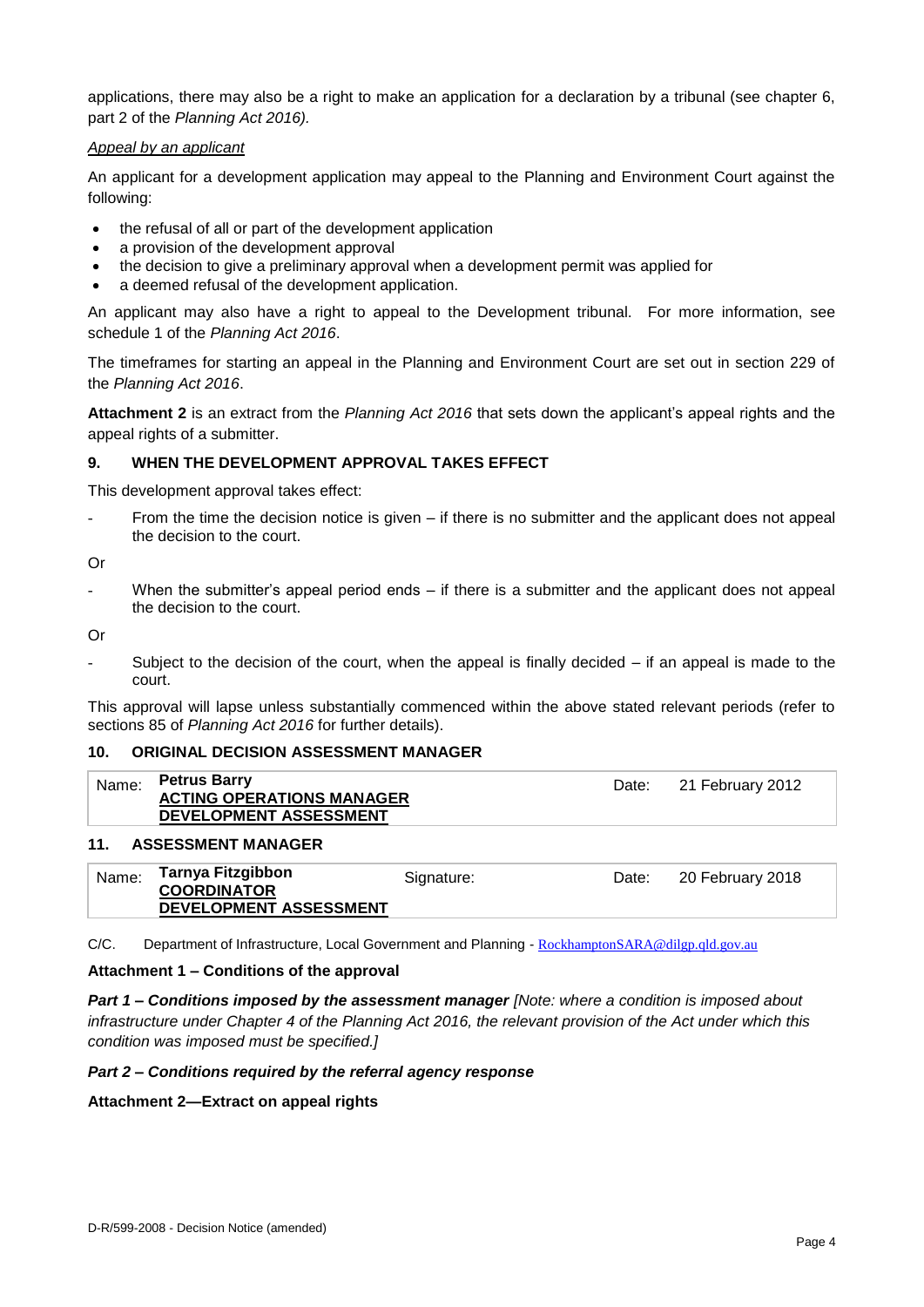

**Rockhampton Regional Council Conditions**

*PLANNING ACT 2016*

## 1.0 ADMINISTRATION

1.1 The approved use and development must be completed and maintained generally in accordance with the approved drawings and documents, except where amended by the conditions of this permit:

| <b>Plan/Document Name</b>                                  | <b>Plan Number</b>      | Dated          |
|------------------------------------------------------------|-------------------------|----------------|
| Site Plan Sheet 1 of 2                                     | 09935 Sheet P01 Issue F | 23 August 2011 |
| Site Plan Sheet 2 of 2                                     | 09935 Sheet P02 Issue F | 23 August 2011 |
| <b>Services</b><br>Plan<br>Proposed<br>Sheet 1 of 2        | 09935 Sheet P03 Issue F | 23 August 2011 |
| <b>Services</b><br><b>Plan</b><br>Proposed<br>Sheet 2 of 2 | 09935 Sheet P04 Issue F | 23 August 2011 |

- 1.2 Where there is any conflict between conditions of this decision notice and details shown on the approved plans, the conditions of approval must prevail.
- 1.3 Where these Conditions refer to "Council" in relation to requiring Council to approve or to be satisfied as to any matter, or conferring on the Council a function, power or discretion, that role of the Council may be fulfilled in whole or in part by a delegate appointed for that purpose by the Council.
- 1.4 The Developer is responsible for ensuring compliance with this Approval and the Conditions of the Approval by an employee, agent, contractor or invitee of the Developer.
- 1.5 All conditions, works, or requirements of this approval must be undertaken and completed to the satisfaction of Council, at no cost to Council prior to the issue of the Compliance Certificate for the Survey Plan, unless otherwise stated.
- 1.6 Unless otherwise stated, all works must be designed, constructed and maintained in accordance with the relevant Council policies, guidelines and standards.
- 1.7 All engineering drawings/specifications, design and construction works must comply with the requirements of the relevant *Australian Standards* and must be approved, supervised and certified by a Registered Professional Engineer of Queensland.
- 1.8 The following further development permits are required prior to the commencement of any works on the site:
	- 1.8.1 Operational Works:
		- (i) Road Works;
		- (ii) Access Works;
		- (iii) Sewerage Works;
		- (iv) Water Works;
		- (v) Stormwater Works; and
		- (vi) Site Works;
	- 1.8.2 Plumbing and Drainage Works; and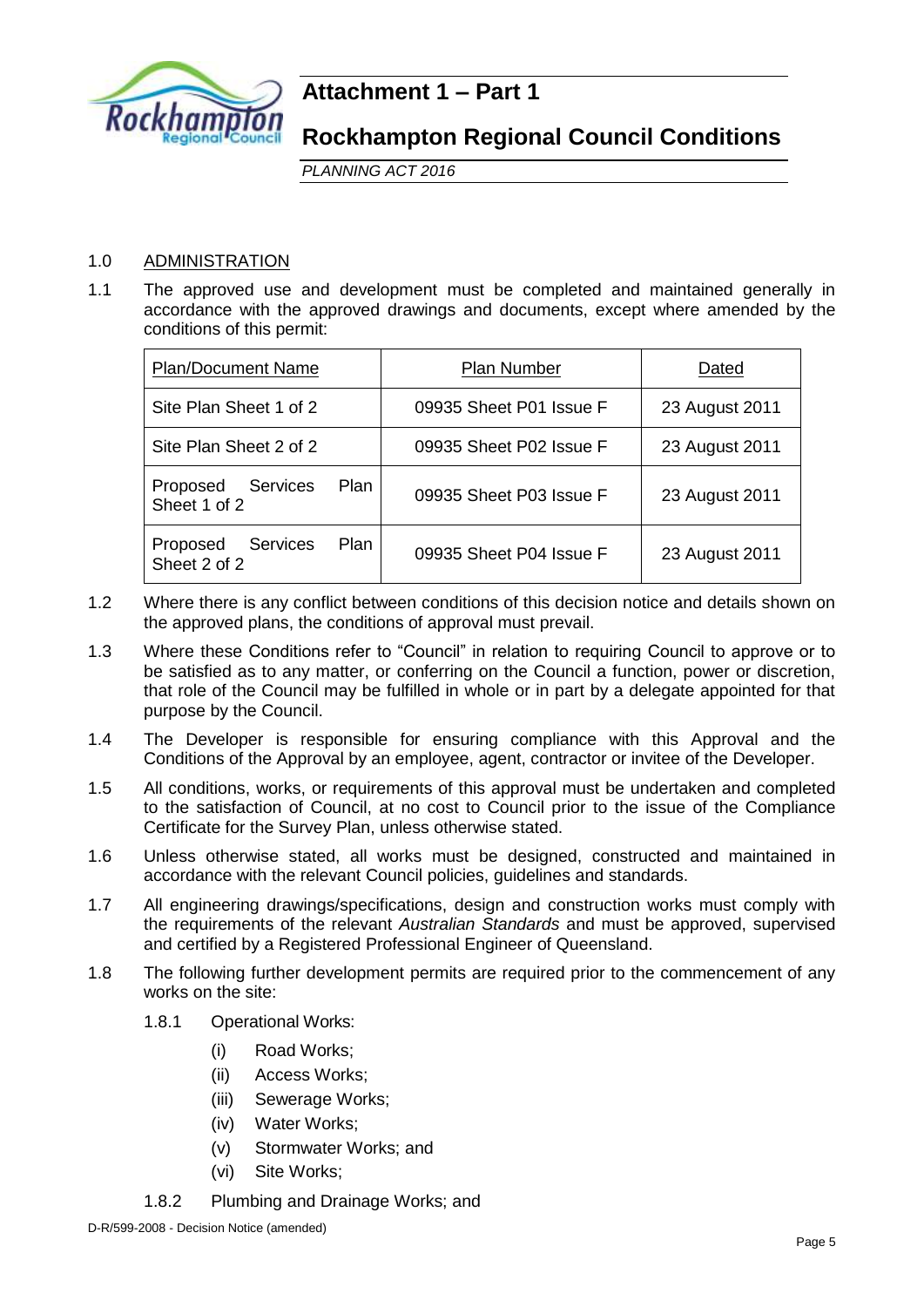1.8.3 Building Works.

1.9 All Development Permits for Operational Works and Plumbing and Drainage Works must be obtained prior to the issue of the Compliance Certificate for the Survey Plan.

## 2.0 ROAD WORKS

- 2.1 A Development Permit for Operational Works (road works) must be obtained prior to the commencement of any works on the site.
- 2.2 All works must be designed and constructed in accordance with the approved plans (refer to condition 1.1), *Capricorn Municipal Development Guidelines,* relevant *Australian Standards* and the provisions of a Development Permit for Operational Works (road works).
- 2.3 The proposed *cul-de-sac* road and associated turning circle area shown on the approved plans (refer to condition 1.1) must comply with all requirements for a road classification of *Industrial access* in accordance with the requirements of the *Capricorn Municipal Development Guidelines*, complete streets and The association of Australian and New Zealand road transport and traffic authorities *(AUSTROADS)* suite of design guidelines.
- 2.4 Traffic signs and pavement markings must be provided in accordance with the *Manual of Uniform Traffic Control Devices – Queensland*. Where necessary, existing traffic signs and pavement markings must be modified in accordance with the *Manual of Uniform Traffic Control Devices –* Queensland.
- 2.5 All pathways and access ramps must be designed and constructed in accordance with *Australian Standard AS1428 "Design for Access and Mobility"*. All pathways located within a road reserve must be provided with public space lighting in accordance with *Australian Standard AS1158 "Lighting for Roads and Public Spaces"*.

## 3.0 ACCESS WORKS

- 3.1 A Development Permit for Operational Works (access works) must be obtained prior to the commencement of any works on the site.
- 3.2 All works must be designed and constructed in accordance with the approved plans (refer to condition 1.1), *Capricorn Municipal Development Guidelines* and *Australian Standard AS2890 "Off Street Car Parking"* and the provisions of a Development Permit for Operational Works (access works).
- 3.3 Any extraordinary vehicular requirements must be constructed as part of the operational works in accordance with *Capricorn Municipal Development Guidelines.*

## 4.0 SEWERAGE WORKS

- 4.1 A Development Permit for Operational Works (sewerage works) must be obtained prior to the commencement of any works on the site.
- 4.2 All works must be designed and constructed in accordance with the *Capricorn Municipal Development Guidelines, Water Supply (Safety and Reliability) Act* and *Plumbing and Drainage Act* and the provisions of a Development Permit for Operational Works (sewerage works), in particular:
	- 4.2.1 provision of a sixty-three (63) millimetre diameter rising main within the new road reserve and crossing Yaamba Road connecting into the existing gravity main on the eastern side of Yaamba Road. It may be feasible to relocate the existing rising main which is currently used by the Brown and Hurley development subject to Council approval; and
	- 4.2.2 the Brown and Hurley development on Proposed Lot 53 must be reconnected to the new rising main.
- 4.3 The applicant must enter into a Special Sewerage Arrangement with Council for each of the allotments. The Special Sewerage Arrangement will outline the service provided and the contributions payable. The arrangement must be transferred onto any new owners, and Council must be advised accordingly.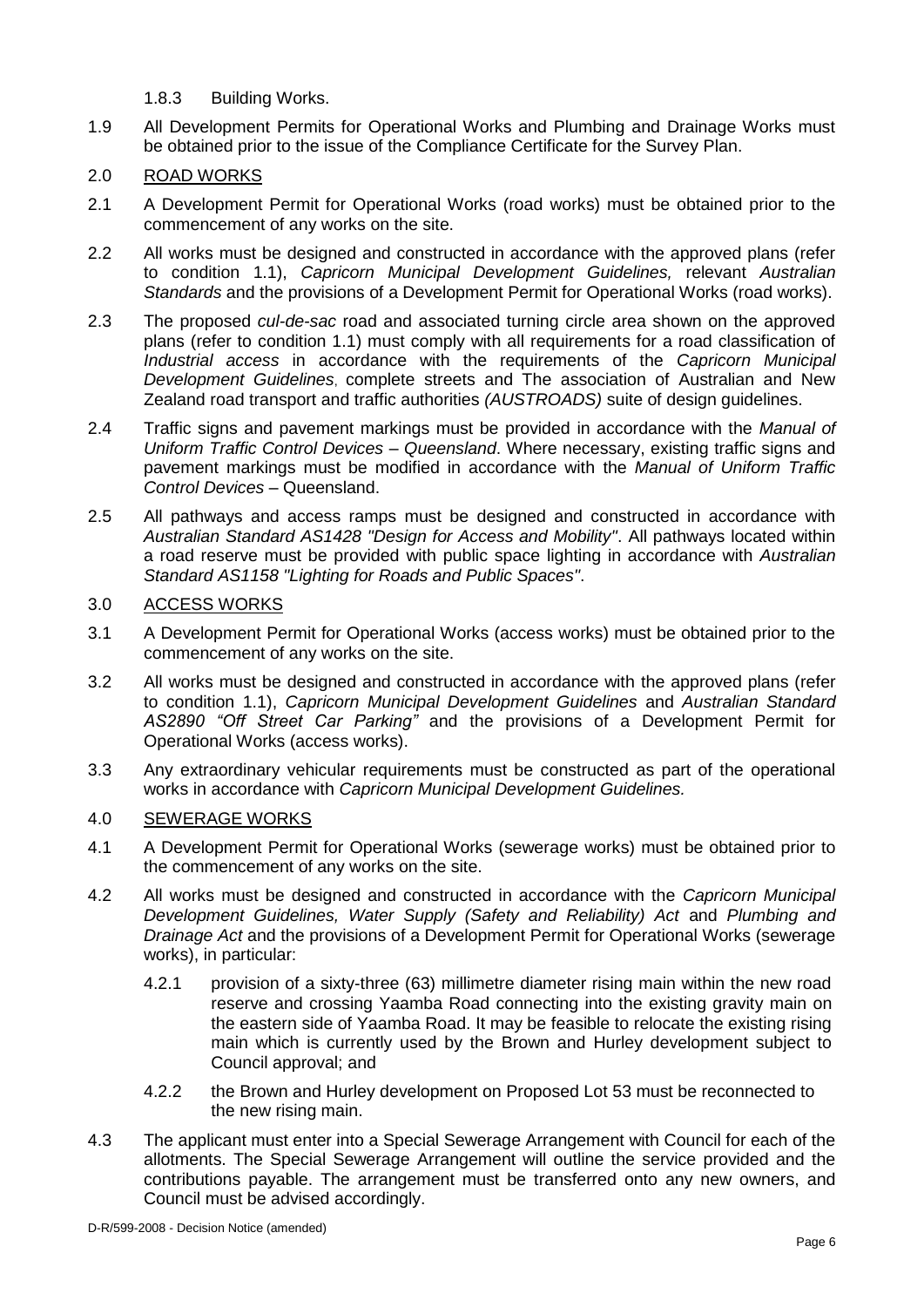- 4.4 A registered easement, six (6) metres wide, must be provided along the rear of the properties for the purposes of future sewerage main extensions when Council constructs the ultimate sewerage scheme, and for the purposes of stormwater pipe construction. The easement must be a combined services easement for stormwater and sewerage purposes. The stormwater pipe must be constructed 1.5 metres from the eastern easement boundary.
- 4.5 Trade waste permits must be obtained for the discharge of any non-domestic waste into Council's existing reticulation system.
- 4.6 Construction of internal sanitary drainage works, in particular the privately owned sewerage pump stations must be in accordance with regulated works under the *Plumbing and Drainage Act*.
- 4.7 Any buildings to be demolished must be disconnected from sanitary drainage, in accordance with regulated works under the *Plumbing and Drainage Act* Compliance Permit.
- 4.8 A plumbing and drainage application must be submitted for the internal privately owned sewage pumping stations and associated rising mains.
- 4.9 All sanitary drainage works must be in accordance with regulated work under the *Plumbing and Drainage Act*.
- 5.0 WATER WORKS
- 5.1 A Development Permit for Operational Works (water works) must be obtained prior to the commencement of any works on the site.
- 5.2 All works must be designed and constructed in accordance with the *Capricorn Municipal Development Guidelines*, *Water Supply (Safety and Reliability) Act* and the *Plumbing and Drainage Act* and the provisions of a Development Permit for Operational Works (water works), in particular:
	- 5.2.1 all proposed lots within the development must be connected to Council's reticulated water supply network*;*
	- 5.2.2 a new water main must be extended within the new road reserve from the existing 150 millimetre connection currently serving the Brown and Hurley development; and
	- 5.2.3 the new watermain must be extended in 150 millimetre diameter to ensure adequate fire fighting protection is available for each Lot.
- 5.3 The proposed access widening onto Yaamba Road must not adversely affect the existing watermain connection. The watermain connection must be clear of the trafficable area.
- 5.4 A plumbing and drainage application must be submitted for the disconnection and reconnection of the existing water connection and the disconnection and reconnection of the existing rising main.

### 6.0 STORMWATER WORKS

- 6.1 A Development Permit for Operational Works (stormwater works) must be obtained prior to the commencement of any works on the site.
- 6.2 All stormwater drainage works must be designed and constructed in accordance with the approved plans, *Queensland Urban Drainage Manual*, *Capricorn Municipal Development Guidelines* and sound engineering practice. All stormwater must drain to a demonstrated lawful point of discharge into Lot 40 on SP169165 and must not exceed the predevelopment peak discharge for all events up to and including a one in 100 Average Rainfall Interval event. This must be demonstrated as part of a Development Permit for Operational Works (stormwater works) and must not adversely affect any other adjoining land or infrastructure by way of blocking, altering or diverting existing stormwater runoff patterns or have the potential to cause damage to other infrastructure.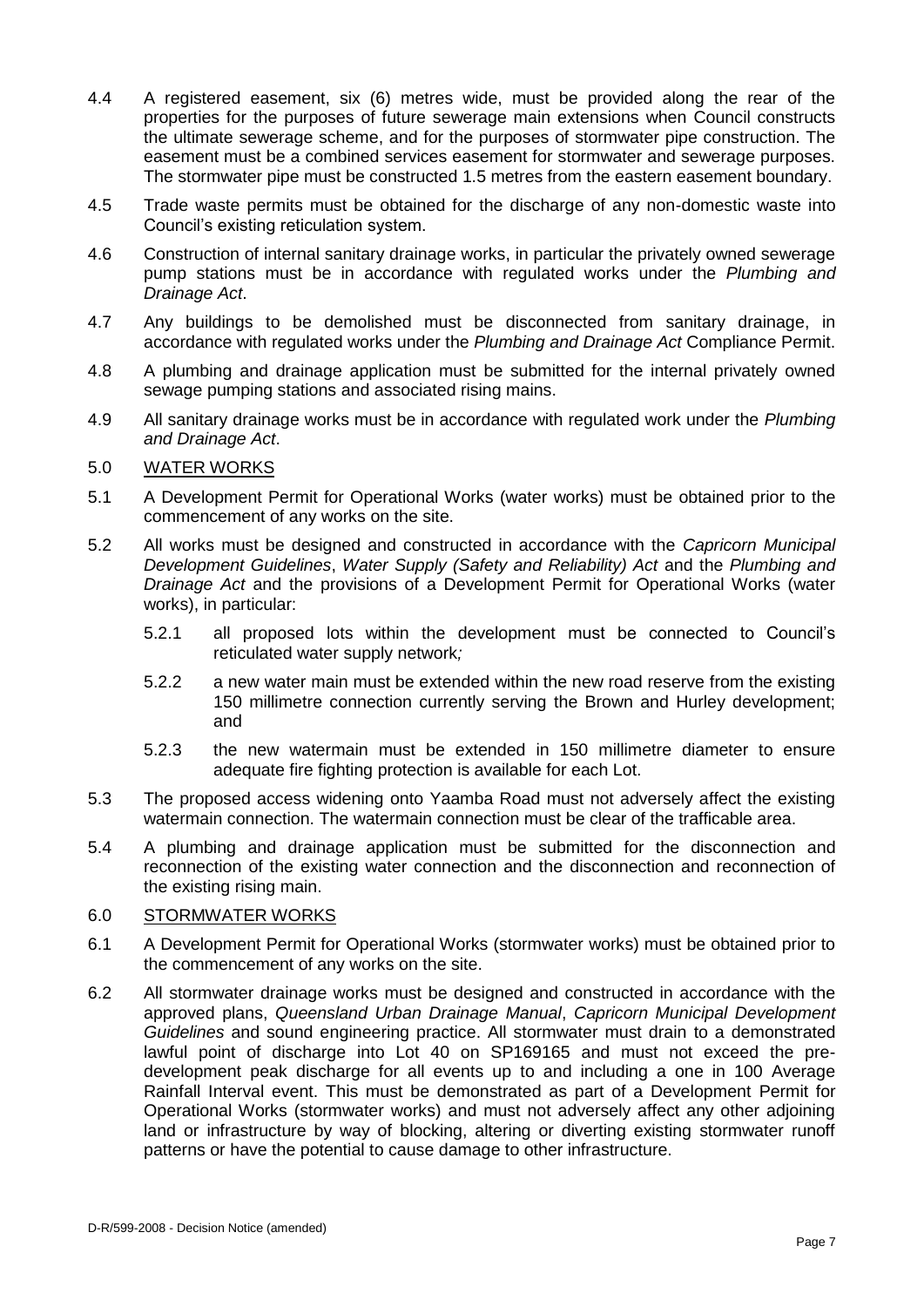- 6.3 Any application for a Development Permit for Operational Works (stormwater works) must include an assessment of how the development meets the water quality objectives of the *State Planning Policy 4/10 – Healthy Waters*.
- 7.0 SITE WORKS
- 7.1 A Development Permit for Operational Works (site works) must be obtained prior to the commencement of any works on the site.
- 7.2 Any vegetation cleared or removed must be:
	- (i) mulched on-site and utilised on-site for landscaping purposes, in accordance with the landscaping plan approved by Council; or
	- (ii) removed for disposal at a location approved by Council;

within sixty (60) days of clearing. Any vegetation removed must not be burnt.

## 8.0 BUILDING WORKS

- 8.1 A Development Permit for Building Works is required for the demolition of the existing dwelling on the site.
- 8.2 Any buildings to be demolished must be disconnected from sanitary drainage, in accordance with regulated works under the *Plumbing and Drainage Act* Compliance Permit.

## 9.0 ELECTRICITY AND TELECOMMUNICATIONS

- 9.1 Underground electricity and telecommunication connections must be provided to the proposed development to the standards of the relevant authorities.
- 9.2 All roadways must be provided with public space lighting in accordance with *Australian Standard AS1158 "Lighting for Roads and Public Spaces"*.
- 9.3 Evidence must be provided of a non-refundable contract with the relevant service providers to provide each lot with live electricity and telecommunication connections, in accordance with the requirements of the relevant authorities prior to the issue of the Compliance Certificate for the Survey Plan.

### 10.0 ASSET MANAGEMENT

- 10.1 Any alteration necessary to electricity, telephone, water mains, sewerage mains, and/or public utility installations resulting from the development or in connection with the development, must be at full cost to the Developer.
- 10.2 Any damage to existing kerb and channel, pathway or roadway (including removal of concrete slurry from public land, pathway, roads, kerb and channel and stormwater gullies and drainage lines) which may occur during any works carried out in association with the approved development must be repaired. This must include the reinstatement of the existing traffic signs and pavement markings which may have been removed.
- 10.3 'As constructed' information pertaining to assets to be handed over to Council and those which may have an impact on Council's existing and future assets must be provided prior to the issue of the Compliance Certificate for the Survey Plan. This information must be provided in accordance with the *Manual for Submission of Digital As Constructed Information*.

## 11.0 ENVIRONMENTAL

- 11.1 Any application for a Development Permit for Operational Works or a Development Permit for Building Works must be accompanied by a detailed Environmental Management Plan, which addresses, but is not limited to, the following matters:
	- (i) water quality and drainage;
	- (ii) erosion and silt/sedimentation management;
	- (iii) acid sulphate soils;
	- (iv) fauna management;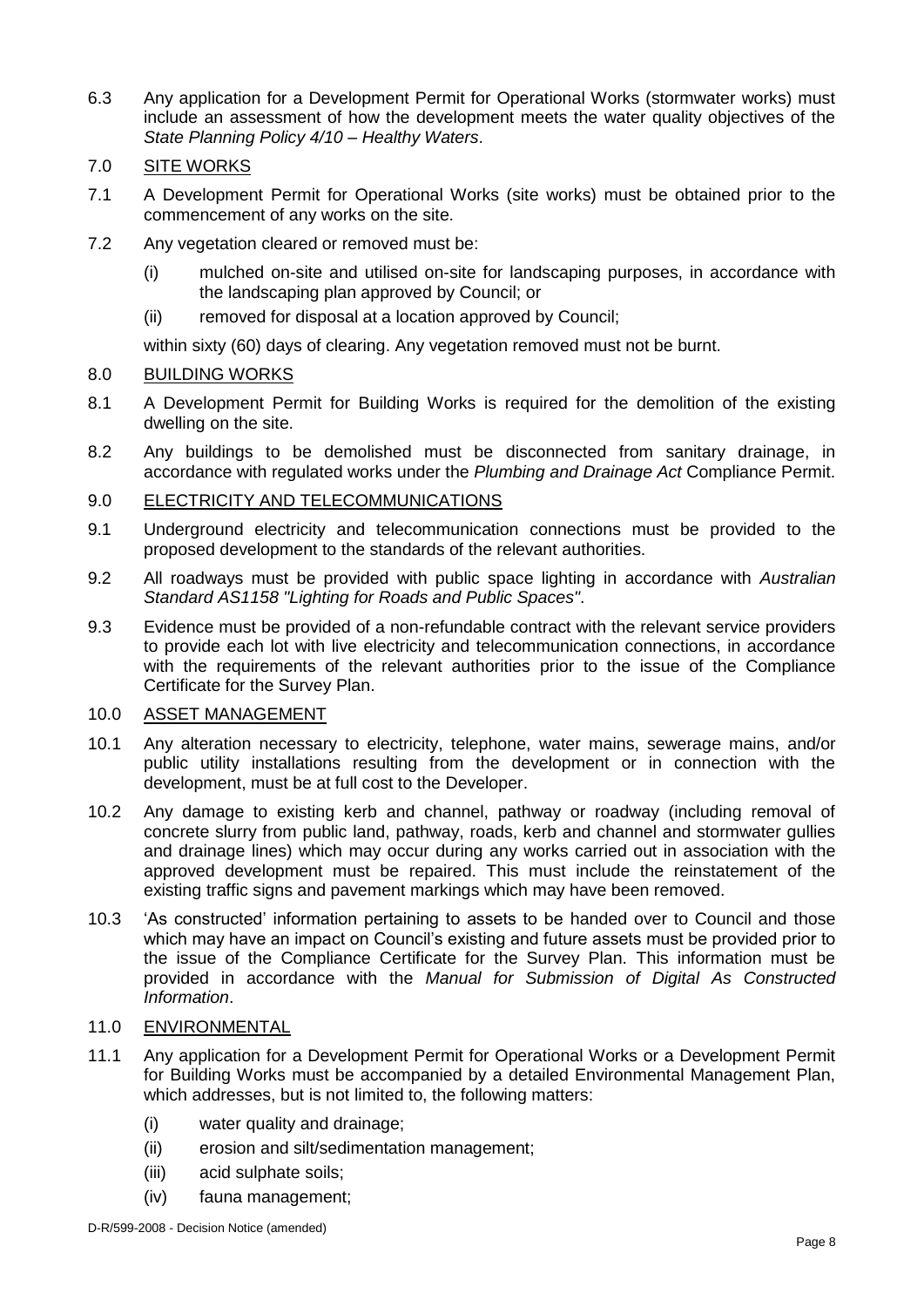- (v) vegetation management and clearing;
- (vi) top soil management;
- (vii) interim drainage plan during construction;
- (viii) construction programme;
- (ix) geotechnical issues;
- (x) weed control;
- (xi) bushfire management;
- (xii) emergency vehicle access;
- (xiii) noise and dust suppression; and
- (xiv) waste management.
- 11.2 Any application for a Development Permit for Operational Works or Development Permit for Building Works must be accompanied by an Erosion and Sediment Control Plan which addresses, but is not limited to, the following:
	- (i) objectives;
	- (ii) site location / topography;
	- (iii) vegetation;
	- (iv) site drainage;
	- (v) soils;
	- (vi) erosion susceptibility;
	- (vii) erosion risk;
	- (viii) concept;
	- (ix) design; and
	- (x) implementation, for the construction and post construction phases of work.

The erosion and sediment control plan must incorporate detailed plans, control measures, monitoring programmes and maintenance procedures to ensure appropriate development and management practices within and adjacent to the site.

- 11.3 The Environmental Management Plan and the Erosion and Sediment Control Plan approved as part of a Development Permit for Operational Works must be part of the contract documentation for the development works.
- 11.4 No works can commence on the site unless and until an Environmental Management Plan and an Erosion and Sediment Control Plan have been approved by Council as part of Development Permit for Operational Works.

## 12.0 OPERATING PROCEDURES

12.1 All construction materials, waste, waste skips, machinery and contractors' vehicles must be located and stored or parked within the site. No storage of materials, parking of construction machinery or contractors' vehicles will be permitted on Yaamba Road.

## NOTES

## NOTE 1. Aboriginal Cultural Heritage

It is advised that under *Section 23 of the Aboriginal Cultural Heritage Act*, a person who carries out an activity must take all reasonable and practicable measures to ensure the activity does not harm Aboriginal Cultural Heritage (the "cultural heritage duty of care"). Maximum penalties for breaching the duty of care are listed in the Aboriginal Cultural Heritage legislation. The information on Aboriginal Cultural Heritage is available on the Department of Environment and Resource Management website [www.derm.qld.gov.au](http://www.derm.qld.gov.au/)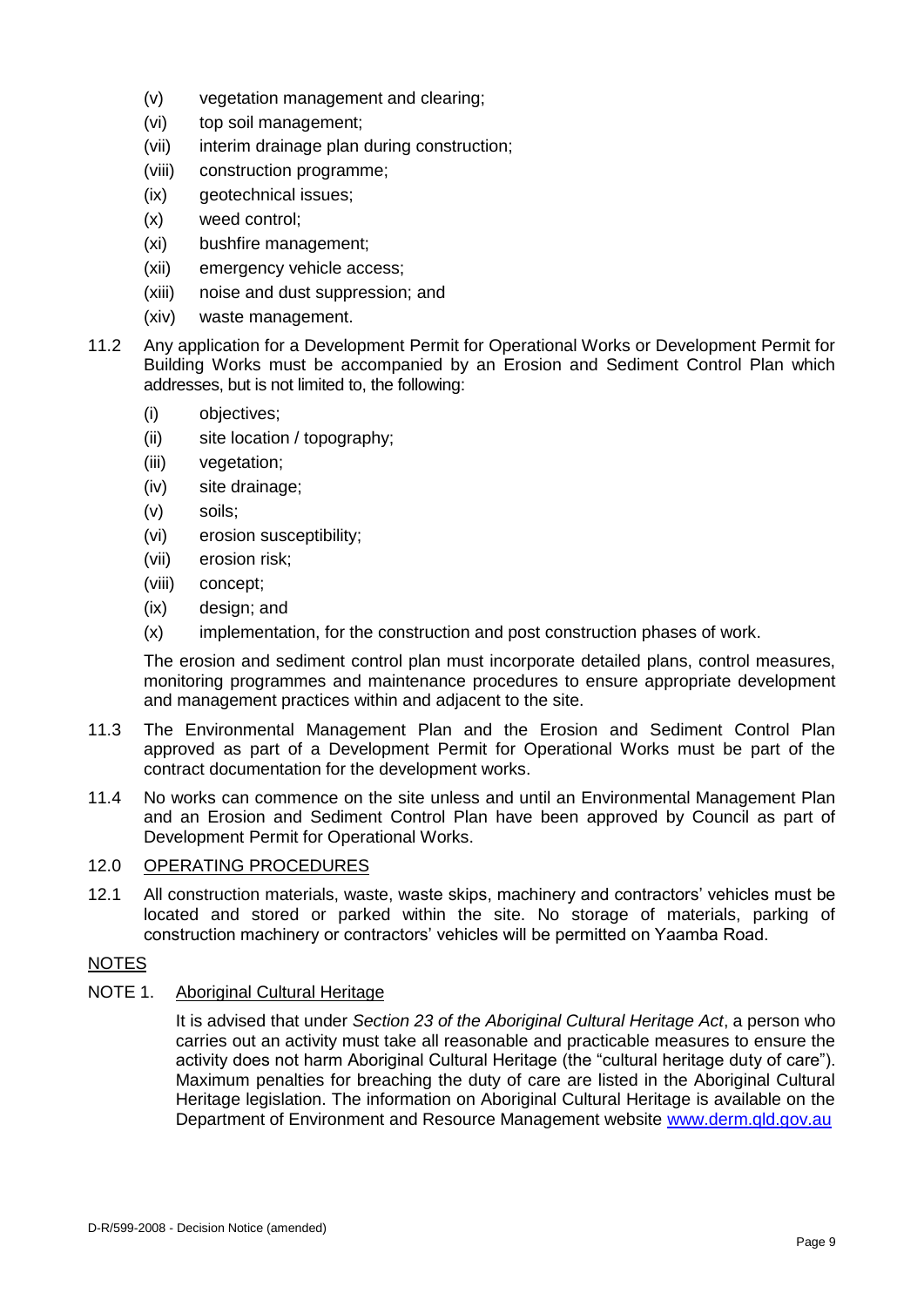## NOTE 2. Asbestos Removal

Any demolition and/or removal works involving asbestos materials must be undertaken in accordance with the requirements of the *Workplace Health and Safety* legislation and *Public Health Act 2005*.

## NOTE 3. General Environmental Duty

General environmental duty under the *Environmental Protection Act* prohibits unlawful environmental nuisance caused by noise, aerosols, particles dust, ash, fumes, light, odour or smoke beyond the boundaries of the property during all stages of the development including earthworks, construction and operation.

## NOTE 4. General Safety Of Public During Construction

The *Workplace Health and Safety Act* and *Manual of Uniform Traffic Control Devices* must be complied with in carrying out any construction works, and to ensure safe traffic control and safe public access in respect of works being constructed on a road.

### NOTE 5. Adopted Infrastructure Charges Notice

This application is subject to infrastructure contributions in accordance with Council policies. The contributions are presented on an Adopted Infrastructure Charges Notice which has been supplied with this decision notice.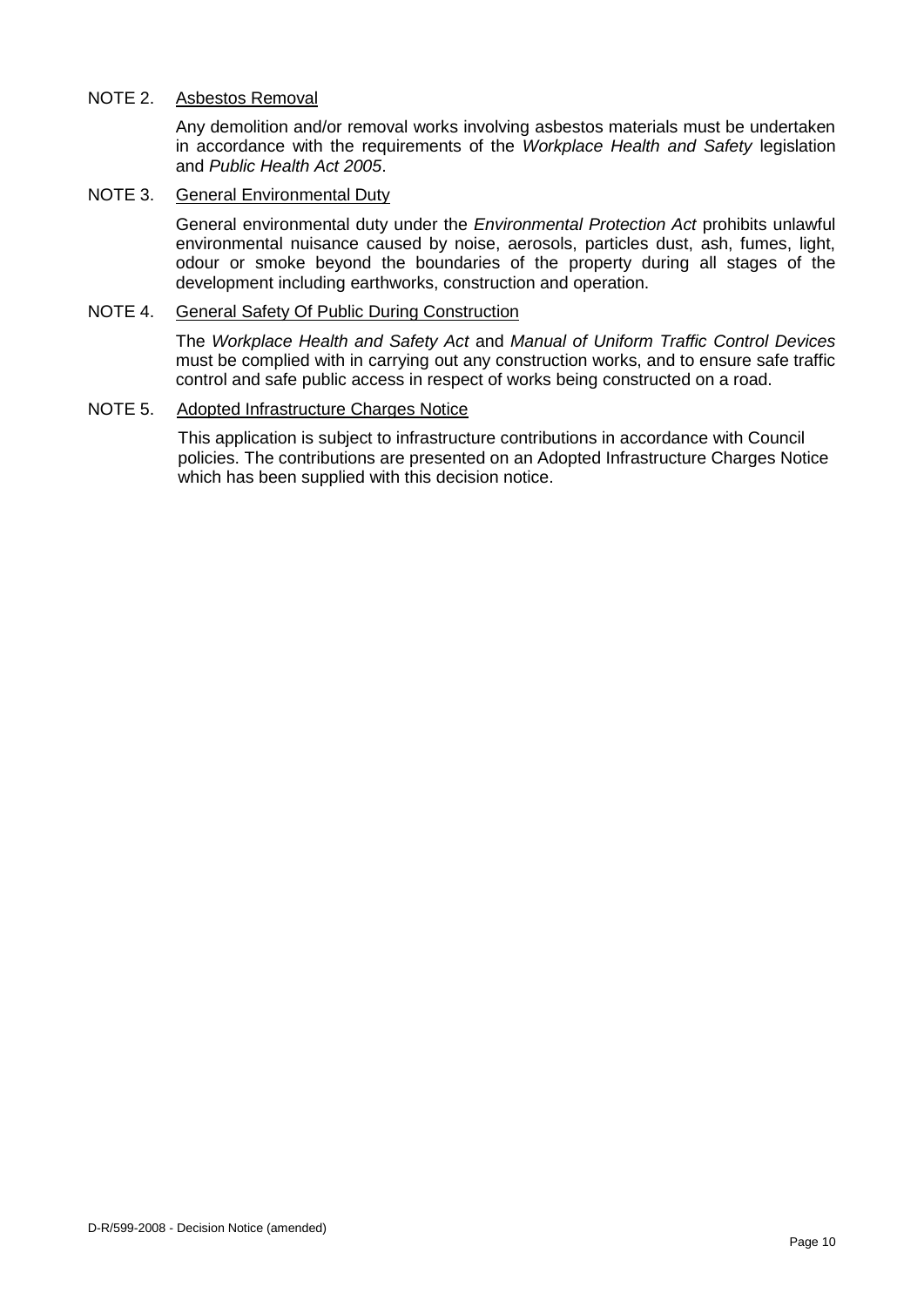

# **Attachment 2 - Appeal Rights**

*PLANNING ACT 2016*

The following is an extract from the *Planning Act 2016 (Chapter 6)*

#### *Appeal rights*

#### *229 Appeals to tribunal or P&E Court*

- (1) Schedule 1 states—
	- (a) matters that may be appealed to— (i)either a tribunal or the P&E Court; or (ii)only a tribunal; or
		- (iii)only the P&E Court; and
	- (b) the person—
		- (i)who may appeal a matter (the **appellant**); and (ii)who is a respondent in an appeal of the matter; and (iii)who is a co-respondent in an appeal of the matter; and
		- (iv)who may elect to be a co-respondent in an appeal of the matter.
- (2) An appellant may start an appeal within the appeal period.
- (3) The **appeal period** is—
	- (a) for an appeal by a building advisory agency—10 business days after a decision notice for the decision is given to the agency or
	- (b) for an appeal against a deemed refusal—at any time after the deemed refusal happens; or
	- (c) for an appeal against a decision of the Minister, under chapter 7, part 4, to register premises or to renew the registration of premises—20 business days after a notice is published under section 269(3)(a) or (4); or
	- (d) for an appeal against an infrastructure charges notice— 20 business days after the infrastructure charges notice is given to the person; or
	- (e) for an appeal about a deemed approval of a development application for which a decision notice has not been given—30 business days after the applicant gives the deemed approval notice to the assessment manager; or
	- (f) for any other appeal—20 business days after a notice of the decision for the matter, including an enforcement notice, is given to the person.
	- Note—

See the P&E Court Act for the court's power to extend the appeal period.

- (4) Each respondent and co-respondent for an appeal may be heard in the appeal.
- (5) If an appeal is only about a referral agency's response, the assessment manager may apply to the tribunal or P&E Court to withdraw from the appeal.
- (6) To remove any doubt, it is declared that an appeal against an infrastructure charges notice must not be about—
	- (a) the adopted charge itself; or
	- (b) for a decision about an offset or refund—
		- (i) the establishment cost of trunk infrastructure identified in a LGIP; or
		- (ii) the cost of infrastructure decided using the method
	- included in the local government's charges resolution.

#### **230 Notice of appeal**

- (1) An appellant starts an appeal by lodging, with the registrar of the tribunal or P&E Court, a notice of appeal that— (a) is in the approved form; and
	- (b) succinctly states the grounds of the appeal.
- (2) The notice of appeal must be accompanied by the required fee.
- (3) The appellant or, for an appeal to a tribunal, the registrar must, within the service period, give a copy of the notice of appeal to—

(a) the respondent for the appeal; and

D-R/599-2008 - Decision Notice (amended)

- (b) each co-respondent for the appeal; and
- (c) for an appeal about a development application under schedule 1, table 1, item 1—each principal submitter for the development application; and
- (d) for an appeal about a change application under schedule 1, table 1, item 2—each principal submitter for the change application; and
- (e) each person who may elect to become a co-respondent for the appeal, other than an eligible submitter who is not a principal submitter in an appeal under paragraph (c) or (d); and
- (f) for an appeal to the P&E Court—the chief executive; and
- (g) for an appeal to a tribunal under another Act—any other person who the registrar considers appropriate.
- (4) The **service period** is—
	- (a) if a submitter or advice agency started the appeal in the P&E Court-2 business days after the appeal is started; or

(b) otherwise—10 business days after the appeal is started.

- (5) A notice of appeal given to a person who may elect to be a co-respondent must state the effect of subsection
- (6) A person elects to be a co-respondent by filing a notice of election, in the approved form, within 10 business days after the notice of appeal is given to the person*.*

#### **231 Other appeals**

- (1) Subject to this chapter, schedule 1 and the P&E Court Act, unless the Supreme Court decides a decision or other matter under this Act is affected by jurisdictional error, the decision or matter is non-appealable.
- (2) The Judicial Review Act 1991, part 5 applies to the decision or matter to the extent it is affected by jurisdictional error.
- (3) A person who, but for subsection (1) could have made an application under the Judicial Review Act 1991 in relation to the decision or matter, may apply under part 4 of that Act for a statement of reasons in relation to the decision or matter
- (4) In this section— **decision** includes—
	- (a) conduct engaged in for the purpose of making a decision; and
	- (b) other conduct that relates to the making of a decision; and
	- (c) the making of a decision or the failure to make a decision; and
	- (d) a purported decision; and
	- (e) a deemed refusal.

**non-appealable**, for a decision or matter, means the decision or matter—

- (a) is final and conclusive; and
- (b) may not be challenged, appealed against, reviewed, quashed, set aside or called into question in any other way under the Judicial Review Act 1991 or otherwise, whether by the Supreme Court, another court, a tribunal or another entity; and
- (c) is not subject to any declaratory, injunctive or other order of the Supreme Court, another court, a tribunal or another entity on any ground.

#### **232 Rules of the P&E Court**

- (1) A person who is appealing to the P&E Court must comply with the rules of the court that apply to the appeal.
- (2) However, the P&E Court may hear and decide an appeal even if the person has not complied with rules of the P&E Court.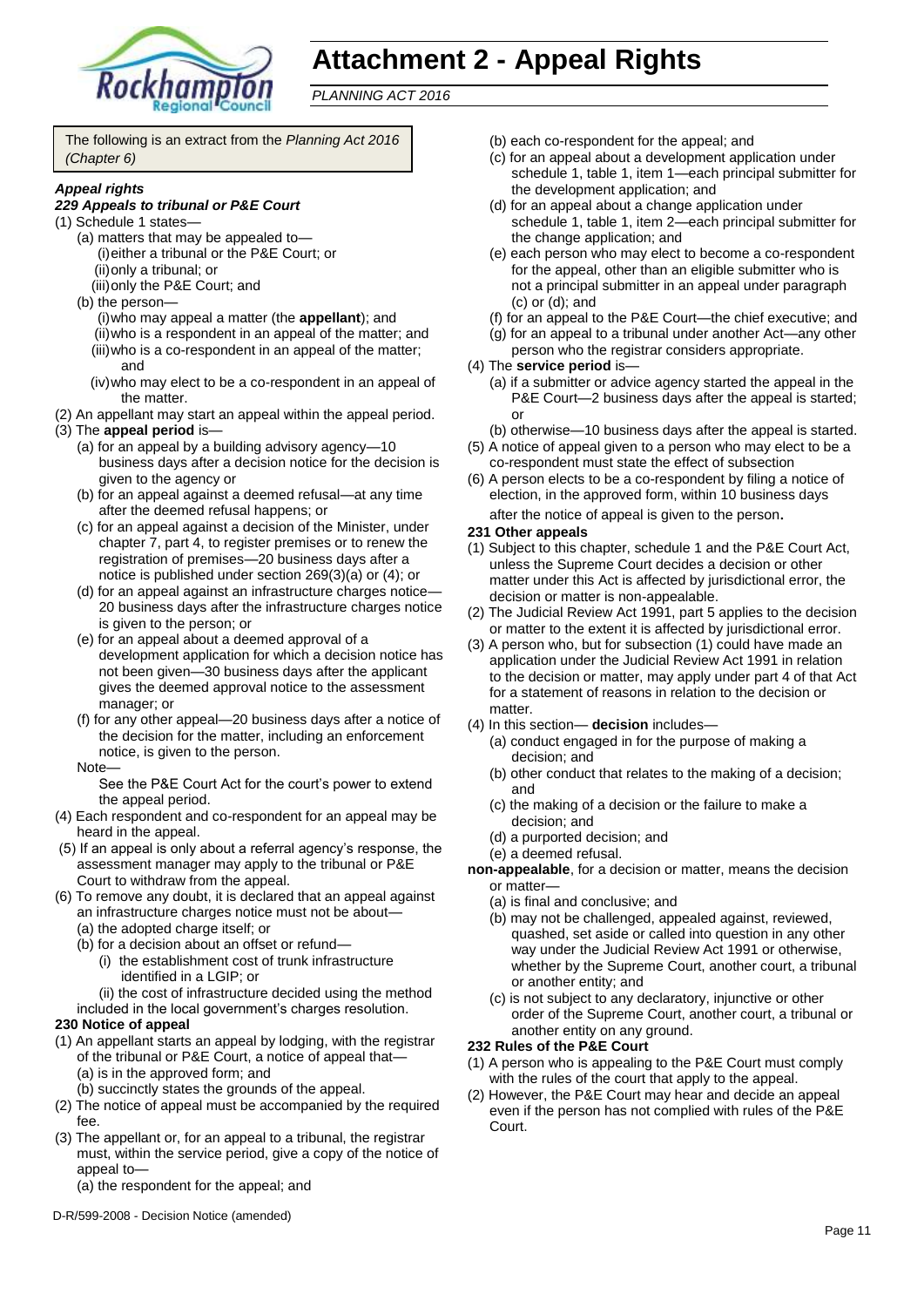

## **Appeal Rights**

*PLANNING ACT 2016*

## **Schedule 1**

#### **Appeals section 229 1 Appeal rights and parties to appeals**

- (1) Table 1 states the matters that may be appealed to—(a) the P&E court; or (b) a tribunal.
- (2) However, table 1 applies to a tribunal only if the matter involves-
	- (a) the refusal, or deemed refusal of a development application, for—
	- (i) a material change of use for a classified building; or
	- (ii) operational work associated with building work, a retaining wall, or a tennis court; or
	- (b) a provision of a development approval for—
	- (i) a material change of use for a classified building; or
- (ii) operational work associated with building work, a retaining wall, or a tennis court; or
	- (c) if a development permit was applied for—the decision to give a preliminary approval for—
		- (i) a material change of use for a classified building; or
		- (ii) operational work associated with building work, a retaining wall, or a tennis court; or
	- (d) a development condition if—
		- (i) the development approval is only for a material change of use that involves the use of a building classified under the Building Code as a class 2 building; and
		- (ii) the building is, or is proposed to be, not more than 3 storeys; and
		- (iii) the proposed development is for not more than 60 sole-occupancy units; or
	- (e) a decision for, or a deemed refusal of, an extension application for a development approval that is only for a material change of use of a classified building; or
	- (f) a decision for, or a deemed refusal of, a change application for a development approval that is only for a material change of use of a classified building; or
	- (g) a matter under this Act, to the extent the matter relates to—
		- (i) the Building Act, other than a matter under that Act that may or must be decided by the Queensland Building and Construction Commission; or
		- (ii) the Plumbing and Drainage Act, part 4 or 5; or
	- (h) a decision to give an enforcement notice in relation to a matter under paragraphs (a) to (g); or
	- (i) a decision to give an infrastructure charges notice; or
	- (j) the refusal, or deemed refusal, of a conversion application; or
	- (k) a matter that, under another Act, may be appealed to the tribunal; or
	- (l) a matter prescribed by regulation.
- (3) Also, table 1 does not apply to a tribunal if the matter
- involves—
	- (a) for a matter in subsection  $(2)(a)$  to  $(d)$ 
		- (i) a development approval for which the development application required impact assessment; and
		- (ii) a development approval in relation to which the assessment manager received a properly made submission for the development application; or
	- (b) a provision of a development approval about the identification or inclusion, under a variation approval, of a matter for the development.
- (4) Table 2 states the matters that may be appealed only to the P&E Court.
- (5) Table 3 states the matters that may be appealed only to the tribunal.
- (6) In each table—
	- (a) column 1 states the appellant in the appeal; and
	- (b) column 2 states the respondent in the appeal; and
	- (c) column 3 states the co-respondent (if any) in the appeal; and
	- (d) column 4 states the co-respondents by election (if any) in the appeal.
- (7) If the chief executive receives a notice of appeal under section 230(3)(f), the chief executive may elect to be a corespondent in the appeal.

| Table 1<br>Appeals to the P&E Court and, for certain matters, to a tribunal                                                                                                                                                                                                                                                                    |                            |                                                              |                                                                                   |  |  |
|------------------------------------------------------------------------------------------------------------------------------------------------------------------------------------------------------------------------------------------------------------------------------------------------------------------------------------------------|----------------------------|--------------------------------------------------------------|-----------------------------------------------------------------------------------|--|--|
| 1. Development applications<br>An appeal may be made against-<br>(a) the refusal of all or part of the development application; or<br>(b) the deemed refusal of the development application; or<br>(c) a provision of the development approval; or<br>(d) if a development permit was applied for—the decision to give a preliminary approval. |                            |                                                              |                                                                                   |  |  |
| Column 1<br>Appellant                                                                                                                                                                                                                                                                                                                          | Column 2<br>Respondent     | Column 3<br>Co-respondent                                    | Column 4<br>Co-respondent by election                                             |  |  |
|                                                                                                                                                                                                                                                                                                                                                | (if any)<br>$($ if any $)$ |                                                              |                                                                                   |  |  |
| The applicant                                                                                                                                                                                                                                                                                                                                  | The assessment<br>manager  | If the appeal is about<br>a concurrence<br>agency's referral | 1 A concurrence agency that is<br>not a co-respondent<br>2 If a chosen Assessment |  |  |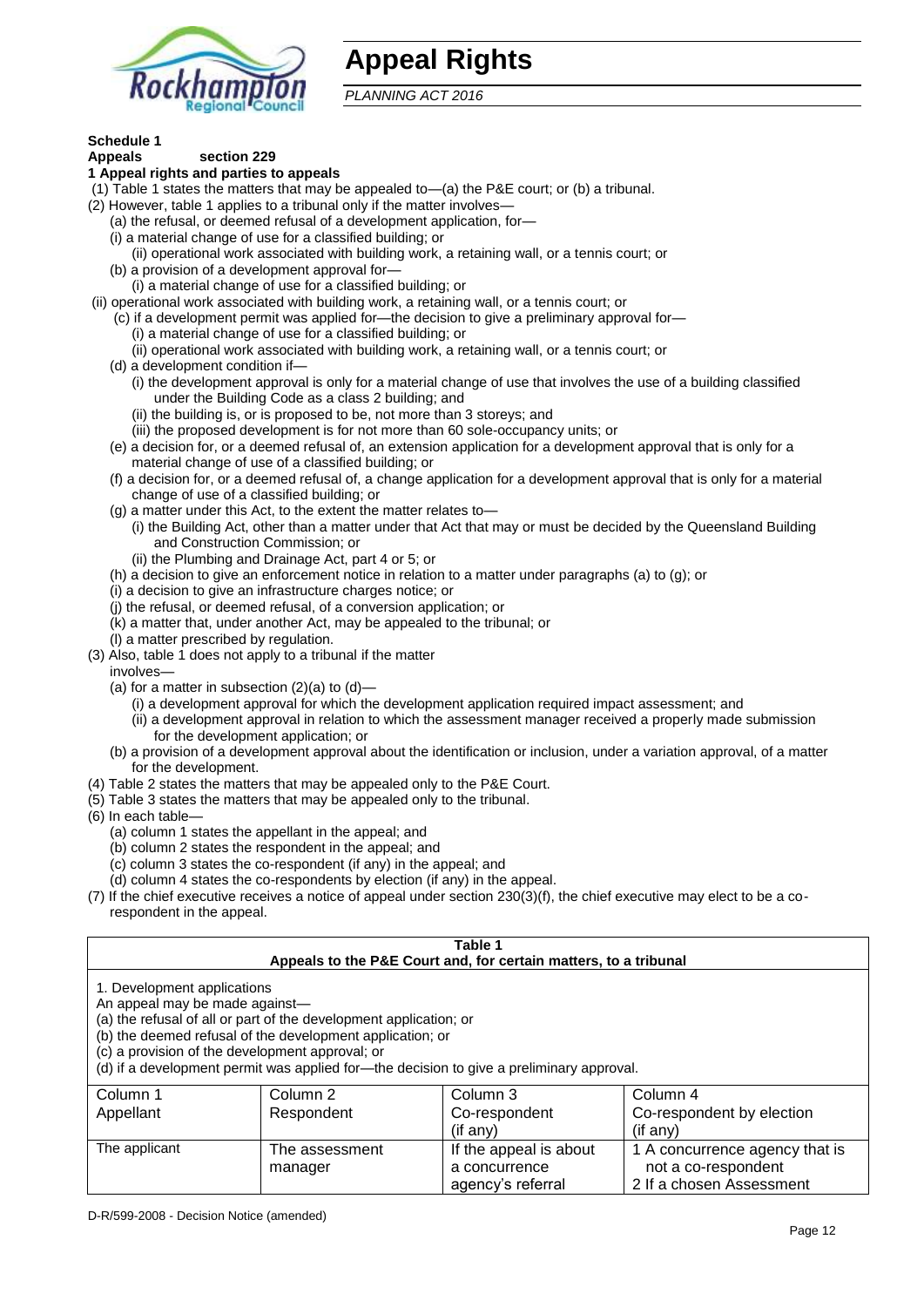| Table 1<br>Appeals to the P&E Court and, for certain matters, to a tribunal                                                                                                                                                                                                                                                                                                                                                                                                                                                                                                                                                                                                                                                                                                                                                                                                                 |                                                                                                                               |                                                                 |                                                                                                                                                                                                                                                                                                                                                 |  |
|---------------------------------------------------------------------------------------------------------------------------------------------------------------------------------------------------------------------------------------------------------------------------------------------------------------------------------------------------------------------------------------------------------------------------------------------------------------------------------------------------------------------------------------------------------------------------------------------------------------------------------------------------------------------------------------------------------------------------------------------------------------------------------------------------------------------------------------------------------------------------------------------|-------------------------------------------------------------------------------------------------------------------------------|-----------------------------------------------------------------|-------------------------------------------------------------------------------------------------------------------------------------------------------------------------------------------------------------------------------------------------------------------------------------------------------------------------------------------------|--|
|                                                                                                                                                                                                                                                                                                                                                                                                                                                                                                                                                                                                                                                                                                                                                                                                                                                                                             |                                                                                                                               | response-the<br>concurrence agency                              | manager is the respondent-<br>the prescribed assessment<br>manager<br>3 Any eligible advice agency for<br>the application<br>4 Any eligible submitter for the<br>application                                                                                                                                                                    |  |
| 2. Change applications<br>An appeal may be made against-<br>(b) a deemed refusal of a change application.                                                                                                                                                                                                                                                                                                                                                                                                                                                                                                                                                                                                                                                                                                                                                                                   |                                                                                                                               |                                                                 | (a) a responsible entity's decision for a change application, other than a decision made by the P&E court; or                                                                                                                                                                                                                                   |  |
| Column 1<br>Appellant                                                                                                                                                                                                                                                                                                                                                                                                                                                                                                                                                                                                                                                                                                                                                                                                                                                                       | Column <sub>2</sub><br>Respondent                                                                                             | Column 3<br>Co-respondent<br>(if any)                           | Column 4<br>Co-respondent by election<br>(if any)                                                                                                                                                                                                                                                                                               |  |
| 1 The applicant<br>2 If the responsible<br>entity is the<br>assessment<br>manager-an<br>affected entity that<br>gave a pre-request<br>notice or response<br>notice                                                                                                                                                                                                                                                                                                                                                                                                                                                                                                                                                                                                                                                                                                                          | The responsible<br>entity                                                                                                     | If an affected entity<br>starts the appeal-the<br>applicant     | 1 A concurrence agency for the<br>development application<br>2 If a chosen assessment<br>manager is the respondent-<br>the prescribed assessment<br>manager<br>3 A private certifier for the<br>development application<br>4 Any eligible advice agency for<br>the change application<br>5 Any eligible submitter for the<br>change application |  |
| 3. Extension applications<br>An appeal may be made against-                                                                                                                                                                                                                                                                                                                                                                                                                                                                                                                                                                                                                                                                                                                                                                                                                                 | (a) the assessment manager's decision about an extension application; or<br>(b) a deemed refusal of an extension application. |                                                                 |                                                                                                                                                                                                                                                                                                                                                 |  |
| Column 1<br>Appellant                                                                                                                                                                                                                                                                                                                                                                                                                                                                                                                                                                                                                                                                                                                                                                                                                                                                       | Column <sub>2</sub><br>Respondent                                                                                             | Column 3<br>Co-respondent<br>(if any)                           | Column 4<br>Co-respondent by election<br>(if any)                                                                                                                                                                                                                                                                                               |  |
| 1 1 The applicant<br>2 For a matter other<br>than a deemed<br>refusal of an<br>extension<br>application $-$ a<br>concurrence<br>agency, other than<br>the chief executive,<br>for the application                                                                                                                                                                                                                                                                                                                                                                                                                                                                                                                                                                                                                                                                                           | The assessment<br>manager                                                                                                     | If a concurrence<br>agency starts the<br>appeal - the applicant | If a chosen assessment<br>manager is the respondent - the<br>prescribed assessment manager                                                                                                                                                                                                                                                      |  |
| 4. Infrastructure charges notices<br>An appeal may be made against an infrastructure charges notice on 1 or more of the following grounds<br>a) The notice involved an error relating to $-$<br>(i) The application of the relevant adopted charge; or<br>Examples of errors in applying an adopted charge -<br>The incorrect application of gross floor area for a non-residential development<br>Applying an incorrect 'use category', under a regulation, to the development<br>The working out of extra demands, for section 120; or<br>(i)<br>An offset or refund; or<br>(ii)<br>b) The was no decision about an offset or refund; or<br>c) If the infrastructure charges notice states a refund will be given - the timing for giving the refund; or<br>d) The amount of the charge is so unreasonable that no reasonable relevant local government could have<br>imposed the amount. |                                                                                                                               |                                                                 |                                                                                                                                                                                                                                                                                                                                                 |  |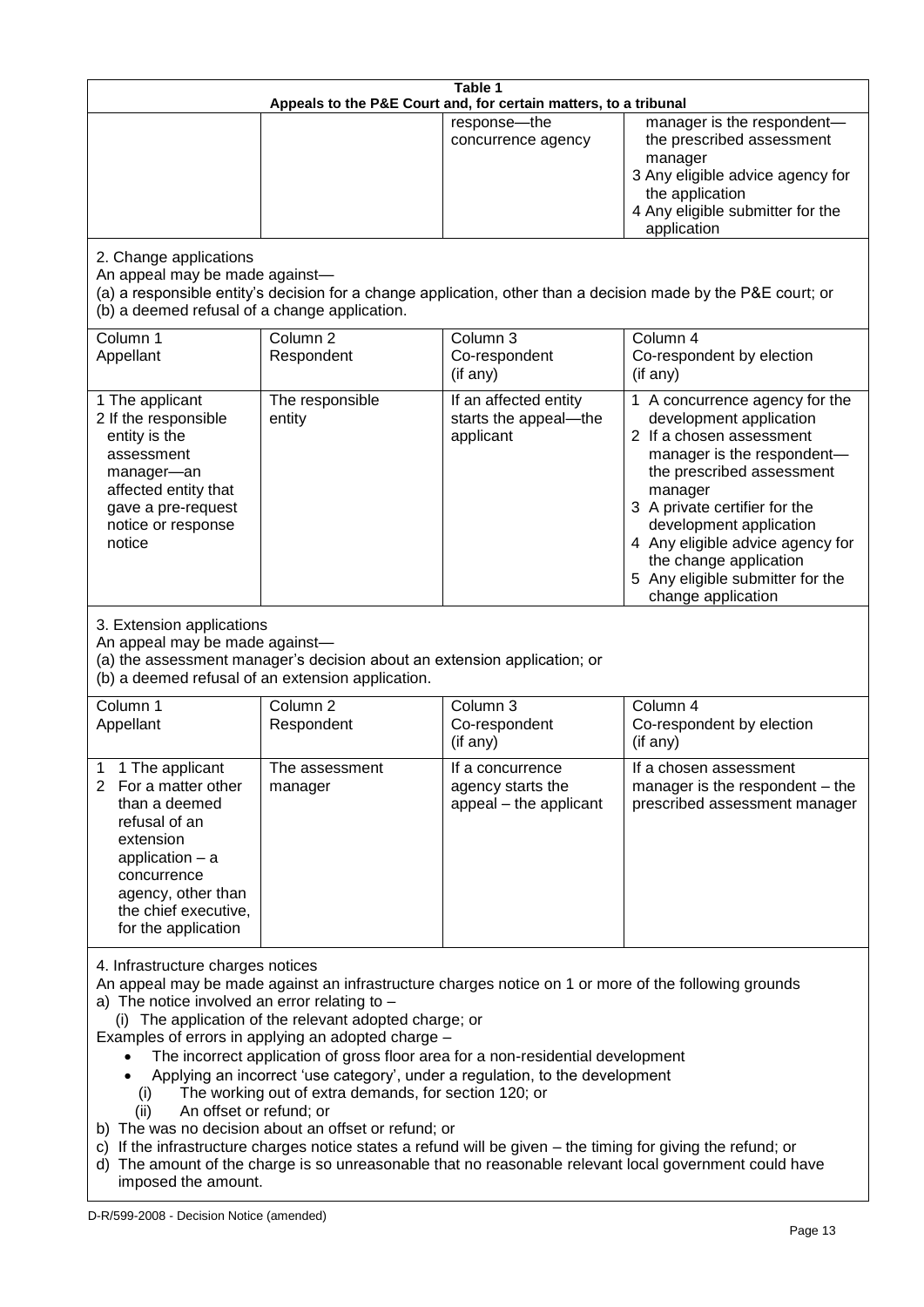| Table 1                                                                                                                                                                                                                                                                                                                                            |                                                                           |                                                                                   |                                                                                                                                                                            |  |
|----------------------------------------------------------------------------------------------------------------------------------------------------------------------------------------------------------------------------------------------------------------------------------------------------------------------------------------------------|---------------------------------------------------------------------------|-----------------------------------------------------------------------------------|----------------------------------------------------------------------------------------------------------------------------------------------------------------------------|--|
|                                                                                                                                                                                                                                                                                                                                                    |                                                                           | Appeals to the P&E Court and, for certain matters, to a tribunal                  |                                                                                                                                                                            |  |
| Column 1<br>Appellant                                                                                                                                                                                                                                                                                                                              | Column <sub>2</sub><br>Respondent                                         | Column 3<br>Co-respondent<br>(if any)                                             | Column 4<br>Co-respondent by election<br>(if any)                                                                                                                          |  |
| The person given the<br>Infrastructure charges<br>notice                                                                                                                                                                                                                                                                                           | The local government<br>that gave the<br>infrastructure charges<br>notice | $\overline{a}$                                                                    |                                                                                                                                                                            |  |
| 5. Conversion applications<br>An appeal may be made against-<br>(a) the refusal of a conversion application; or                                                                                                                                                                                                                                    | (b) a deemed refusal of a conversion application.                         |                                                                                   |                                                                                                                                                                            |  |
| Column 1<br>Appellant                                                                                                                                                                                                                                                                                                                              | Column <sub>2</sub><br>Respondent                                         | Column 3<br>Co-respondent<br>(if any)                                             | Column 4<br>Co-respondent by election<br>(if any)                                                                                                                          |  |
| The applicant                                                                                                                                                                                                                                                                                                                                      | The local government<br>to which the conversion<br>application was made   |                                                                                   |                                                                                                                                                                            |  |
| 6. Enforcement notices                                                                                                                                                                                                                                                                                                                             | An appeal may be made against the decision to give an enforcement notice. |                                                                                   |                                                                                                                                                                            |  |
| Column 1<br>Appellant                                                                                                                                                                                                                                                                                                                              | Column <sub>2</sub><br>Respondent                                         | Column 3<br>Co-respondent<br>(if any)                                             | Column 4<br>Co-respondent by election<br>(if any)                                                                                                                          |  |
| The person given the<br>enforcement notice                                                                                                                                                                                                                                                                                                         | The enforcement<br>authority                                              |                                                                                   | If the enforcement authority is<br>not the local government for<br>the premises in relation to which<br>the offence is alleged to have<br>happened-the local<br>government |  |
|                                                                                                                                                                                                                                                                                                                                                    |                                                                           | Table 2<br>Appeals to the P&E Court only                                          |                                                                                                                                                                            |  |
| 1. Appeals from tribunal<br>An appeal may be made against a decision of a tribunal, other than a decision under<br>section 252, on the ground of-<br>(a) an error or mistake in law on the part of the tribunal; or<br>(b) jurisdictional error.                                                                                                   |                                                                           |                                                                                   |                                                                                                                                                                            |  |
| Column 1<br>Appellant                                                                                                                                                                                                                                                                                                                              | Column 2<br>Respondent                                                    | Column 3<br>Co-respondent<br>(if any)                                             | Column 4<br>Co-respondent by election<br>(if any)                                                                                                                          |  |
| A party to the<br>proceedings for the<br>decision                                                                                                                                                                                                                                                                                                  | The other party to the<br>proceedings for the<br>decision                 |                                                                                   |                                                                                                                                                                            |  |
| 2. Eligible submitter appeals<br>An appeal may be made against the decision to give a development approval, or an approval for a change<br>application, to the extent that the decision relates to-<br>(a) any part of the development application for the development approval that required impact assessment;<br>or<br>(b) a variation request. |                                                                           |                                                                                   |                                                                                                                                                                            |  |
| Column 1<br>Appellant                                                                                                                                                                                                                                                                                                                              | Column 2<br>Respondent                                                    | Column 3<br>Co-respondent<br>(if any)                                             | Column 4<br>Co-respondent by election<br>(if any)                                                                                                                          |  |
| 1 For a development<br>application-an<br>eligible submitter for<br>the development                                                                                                                                                                                                                                                                 | 1 For a development<br>application-the<br>assessment<br>manager           | 1 The applicant<br>2 If the appeal is about<br>a concurrence<br>agency's referral | Another eligible<br>submitter for the<br>application                                                                                                                       |  |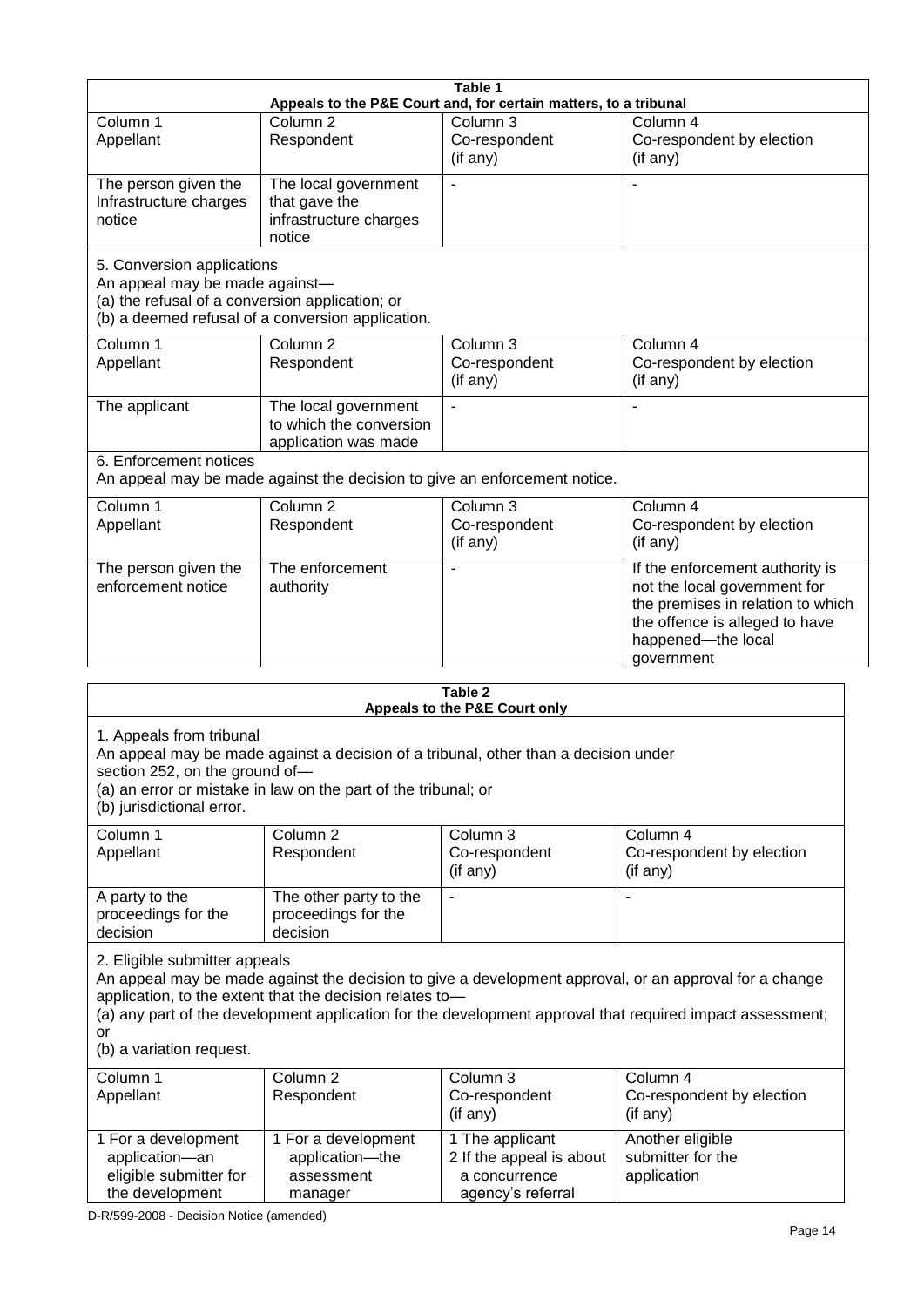| Table 2<br>Appeals to the P&E Court only                                                                                                                                                                                                                                                      |                                                                                                                                                                                                                                                                                                                                                                                        |                                                                                                                         |                                                                                        |  |  |
|-----------------------------------------------------------------------------------------------------------------------------------------------------------------------------------------------------------------------------------------------------------------------------------------------|----------------------------------------------------------------------------------------------------------------------------------------------------------------------------------------------------------------------------------------------------------------------------------------------------------------------------------------------------------------------------------------|-------------------------------------------------------------------------------------------------------------------------|----------------------------------------------------------------------------------------|--|--|
| application<br>2 For a change<br>application-an<br>eligible submitter for<br>the change<br>application                                                                                                                                                                                        | 2 For a change<br>application-the<br>responsible entity                                                                                                                                                                                                                                                                                                                                | response-the<br>concurrence agency                                                                                      |                                                                                        |  |  |
| (b) a variation request.                                                                                                                                                                                                                                                                      | 3. Eligible submitter and eligible advice agency appeals<br>An appeal may be made against a provision of a development approval, or failure to<br>include a provision in the development approval, to the extent the matter relates to-<br>(a) any part of the development application or the change application, for the development approval, that<br>required impact assessment; or |                                                                                                                         |                                                                                        |  |  |
| Column 1<br>Appellant                                                                                                                                                                                                                                                                         | Column <sub>2</sub><br>Respondent                                                                                                                                                                                                                                                                                                                                                      | Column 3<br>Co-respondent<br>(if any)                                                                                   | Column 4<br>Co-respondent by election<br>(if any)                                      |  |  |
| 1 For a development<br>application-an<br>eligible submitter for<br>the development<br>application<br>2 For a change<br>application-an<br>eligible submitter for<br>the change<br>application<br>3 An eligible advice<br>agency for the<br>development<br>application or change<br>application | 1 For a development<br>application-the<br>assessment<br>manager<br>2 For a change<br>application-the<br>responsible entity                                                                                                                                                                                                                                                             | 1 The applicant<br>2 If the appeal is about<br>a concurrence<br>agency's referral<br>response-the<br>concurrence agency | Another eligible submitter for<br>the application                                      |  |  |
| 4. Compensation claims<br>An appeal may be made against-                                                                                                                                                                                                                                      | (a) a decision under section 32 about a compensation claim; or<br>(b) a decision under section 265 about a claim for compensation; or<br>(c) a deemed refusal of a claim under paragraph (a) or (b).                                                                                                                                                                                   |                                                                                                                         |                                                                                        |  |  |
| Column 1<br>Appellant                                                                                                                                                                                                                                                                         | Column <sub>2</sub><br>Respondent                                                                                                                                                                                                                                                                                                                                                      | Column 3<br>Co-respondent<br>(if any)                                                                                   | Column 4<br>Co-respondent by election<br>(if any)                                      |  |  |
| A person dissatisfied<br>with the decision                                                                                                                                                                                                                                                    | The local<br>government to which<br>the claim was made                                                                                                                                                                                                                                                                                                                                 |                                                                                                                         |                                                                                        |  |  |
| 5. Registered premises<br>An appeal may be made against a decision of the Minister under chapter 7, part 4.                                                                                                                                                                                   |                                                                                                                                                                                                                                                                                                                                                                                        |                                                                                                                         |                                                                                        |  |  |
| Column 1<br>Appellant                                                                                                                                                                                                                                                                         | Column <sub>2</sub><br>Respondent                                                                                                                                                                                                                                                                                                                                                      | Column 3<br>Co-respondent<br>(if any)                                                                                   | Column 4<br>Co-respondent by election<br>(if any)                                      |  |  |
| 1 A person given a<br>decision notice about<br>the decision<br>2 If the decision is to<br>register premises or<br>renew the<br>registration of<br>premises-an owner<br>or occupier of<br>premises in the                                                                                      | The Minister                                                                                                                                                                                                                                                                                                                                                                           |                                                                                                                         | If an owner or occupier starts<br>the appeal – the owner of the<br>registered premises |  |  |

D-R/599-2008 - Decision Notice (amended)